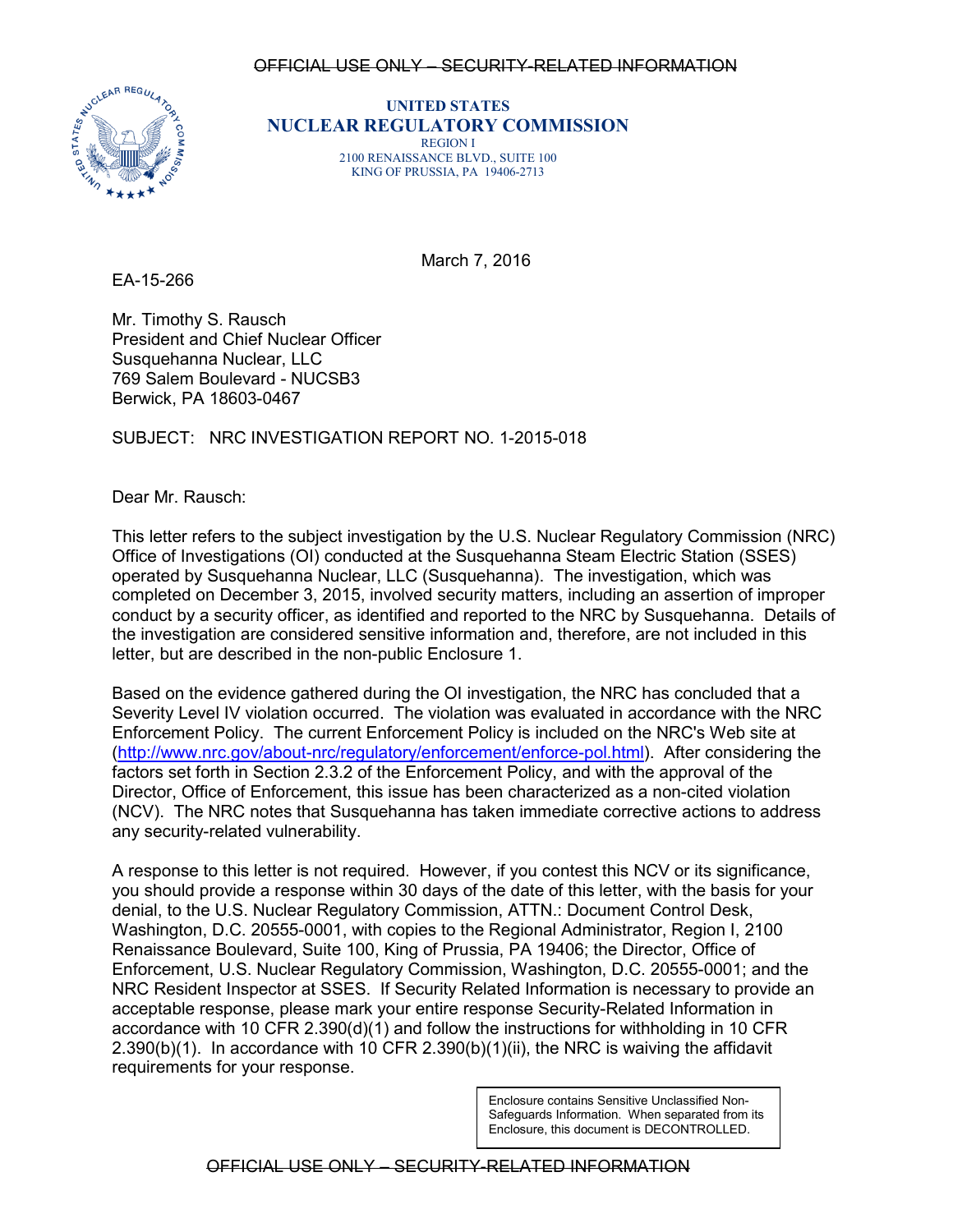# T. Rausch 2

In accordance with 10 CFR 2.390 of the NRC's "Rules of Practice," a copy of this letter will be available electronically for public inspection in the NRC Public Document Room and from the NRC's Agency-wide Documents Access and Management System (ADAMS), accessible from the NRC Web site at [http://www.nrc.gov/reading-rm/adams.html.](http://www.nrc.gov/reading-rm.html) However, the material enclosed herewith contains Security-Related Information in accordance with 10 CFR 2.390(d)(1), and its disclosure to unauthorized individuals could present a security vulnerability. Therefore, the material in the enclosure will not be made available electronically for public inspection in the NRC Public Document Room or from ADAMS.

Please note that final NRC investigation documents, such as the OI report described in this letter, may be available to the public under the Freedom of Information Act (FOIA) subject to redaction of information appropriate under FOIA. Requests under the FOIA should be made in accordance with 10 CFR 9.23, "Requests for Records," a copy of which is enclosed for your information.

This enforcement action will be administratively tracked under Inspection Report Nos. 05000387/2016404 and 05000388/2016404. Should you have any questions regarding this letter, please contact Mr. Raymond McKinley at 610-337-5150.

Sincerely,

/RA/

Raymond K. Lorson, Director Division of Reactor Safety

Docket Nos. 50-387; 50-388 License Nos. NPF-14; NPF-22

Non-public Enclosures: As described **(ENCLOSURES CONTAIN OFFICIAL USE ONLY – SECURITY RELATED INFORMATION (OUO-SRI))**

**cc w/o encl:** Distribution via ListServ

**cc w/encl; w/OUO-SRI:** J. Gorman, Manager, Nuclear Security

D. Allard, Director, PA DEP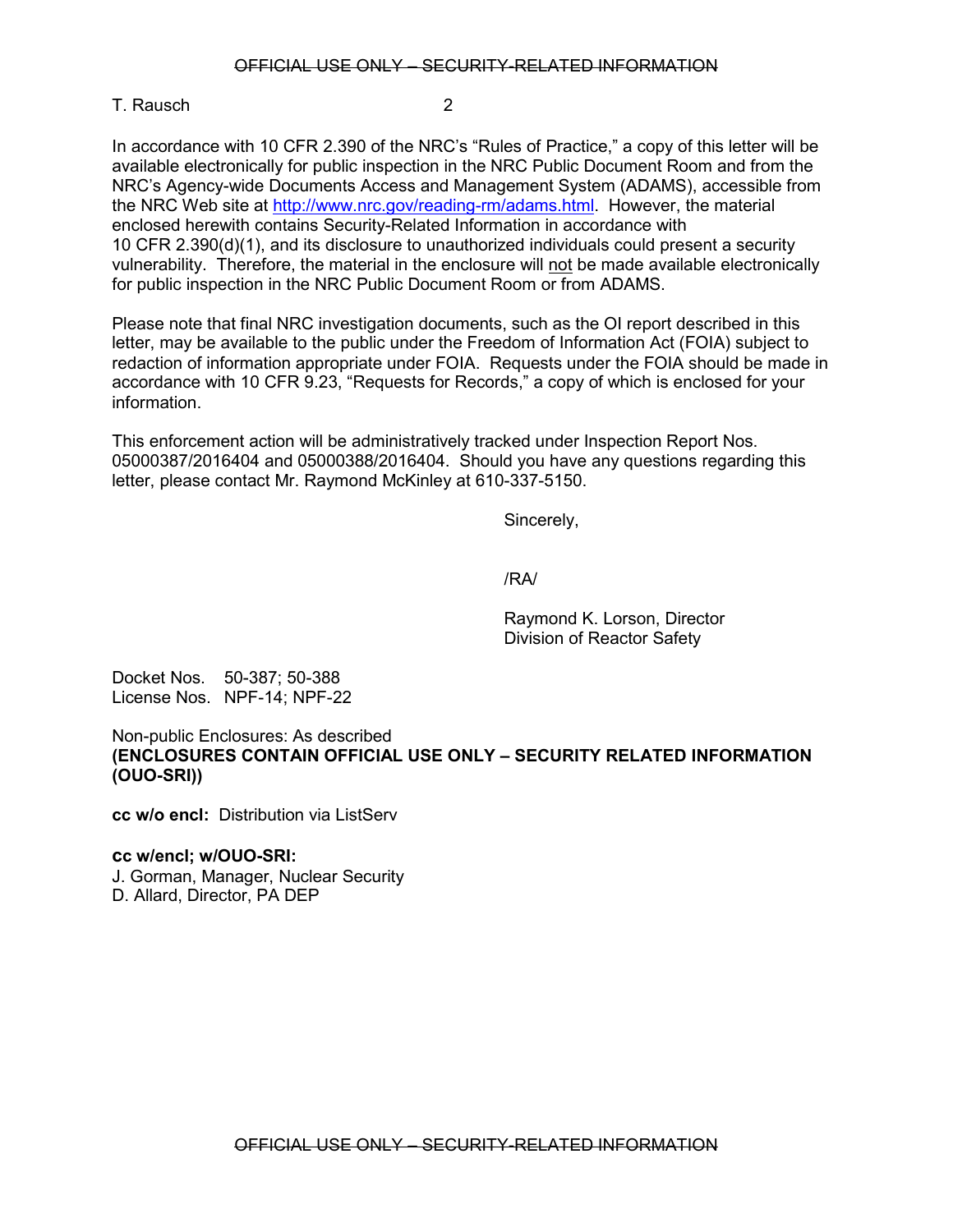# T. Rausch 2

In accordance with 10 CFR 2.390 of the NRC's "Rules of Practice," a copy of this letter will be available electronically for public inspection in the NRC Public Document Room and from the NRC's Agency-wide Documents Access and Management System (ADAMS), accessible from the NRC Web site at [http://www.nrc.gov/reading-rm/adams.html.](http://www.nrc.gov/reading-rm.html) However, the material enclosed herewith contains Security-Related Information in accordance with 10 CFR 2.390(d)(1), and its disclosure to unauthorized individuals could present a security vulnerability. Therefore, the material in the enclosure will not be made available electronically for public inspection in the NRC Public Document Room or from ADAMS.

Please note that final NRC investigation documents, such as the OI report described in this letter, may be available to the public under the Freedom of Information Act (FOIA) subject to redaction of information appropriate under FOIA. Requests under the FOIA should be made in accordance with 10 CFR 9.23, "Requests for Records," a copy of which is enclosed for your information.

This enforcement action will be administratively tracked under Inspection Report Nos. 05000387/2016404 and 05000388/2016404. Should you have any questions regarding this letter, please contact Mr. Raymond McKinley at 610-337-5150.

> Sincerely, /RA/ Raymond K. Lorson, Director

Division of Reactor Safety Docket Nos. 50-387; 50-388 License Nos. NPF-14; NPF-22

Non-public Enclosures: As described **(ENCLOSURES CONTAIN OFFICIAL USE ONLY – SECURITY RELATED INFORMATION (OUO-SRI))**

**cc w/o encl:** Distribution via ListServ

## **cc w/encl; w/OUO-SRI:**

- J. Gorman, Manager, Nuclear Security
- D. Allard, Director, PA DEP

DOCUMENT NAME:S:\Enf-allg\Enforcement\Proposed-Actions\Region1\PUBLIC Susquehanna LICENSEE NCV Unatt Alarm<br>ML16063A473 Station EA-15-266.docx

| <b>SUNSI Review/</b><br>х |                   | Х<br>Non-Sensitive<br>□<br>Sensitive |                                  | х<br><b>Publicly Available</b><br>□<br>Non-Publicly Available |                              |                |
|---------------------------|-------------------|--------------------------------------|----------------------------------|---------------------------------------------------------------|------------------------------|----------------|
| <b>OFFICE</b>             | RI/ORA            | RI/ORA                               | <b>RI/DRS</b>                    | <b>RI/DRP</b>                                                 | <b>RI/DRP</b>                | RI/ORA         |
| <b>NAME</b>               | S Galbreath/ SMG* | N Warnek/ NSW*                       | R McKinley/ RRM*                 | D Schroeder/ S<br>Barber for*                                 | M Scott/ J<br>Colaccino for* | B Klukan/ BMK* |
| <b>DATE</b>               | 2/19/16           | 2/19/16                              | 2/22/16                          | 2/23/16                                                       | 2/26/16                      | 2/29/16        |
| <b>OFFICE</b>             | RI/ORA            | <b>NSIR</b>                          | <b>OGC</b>                       | <b>OE</b>                                                     | <b>RI/DRS</b>                |                |
| <b>NAME</b>               | B Bickett/ BAB*   | S Coker via email                    | NLO from R<br>Carpenter via emal | D Furst via email                                             | R Lorson/                    |                |
| <b>DATE</b>               | 3/01/16           | 2/18/16                              | 2/18/16                          | 2/18/16                                                       | 3/2/16                       |                |

<sup>\*</sup>See Previous Page **OFFICIAL RECORD**